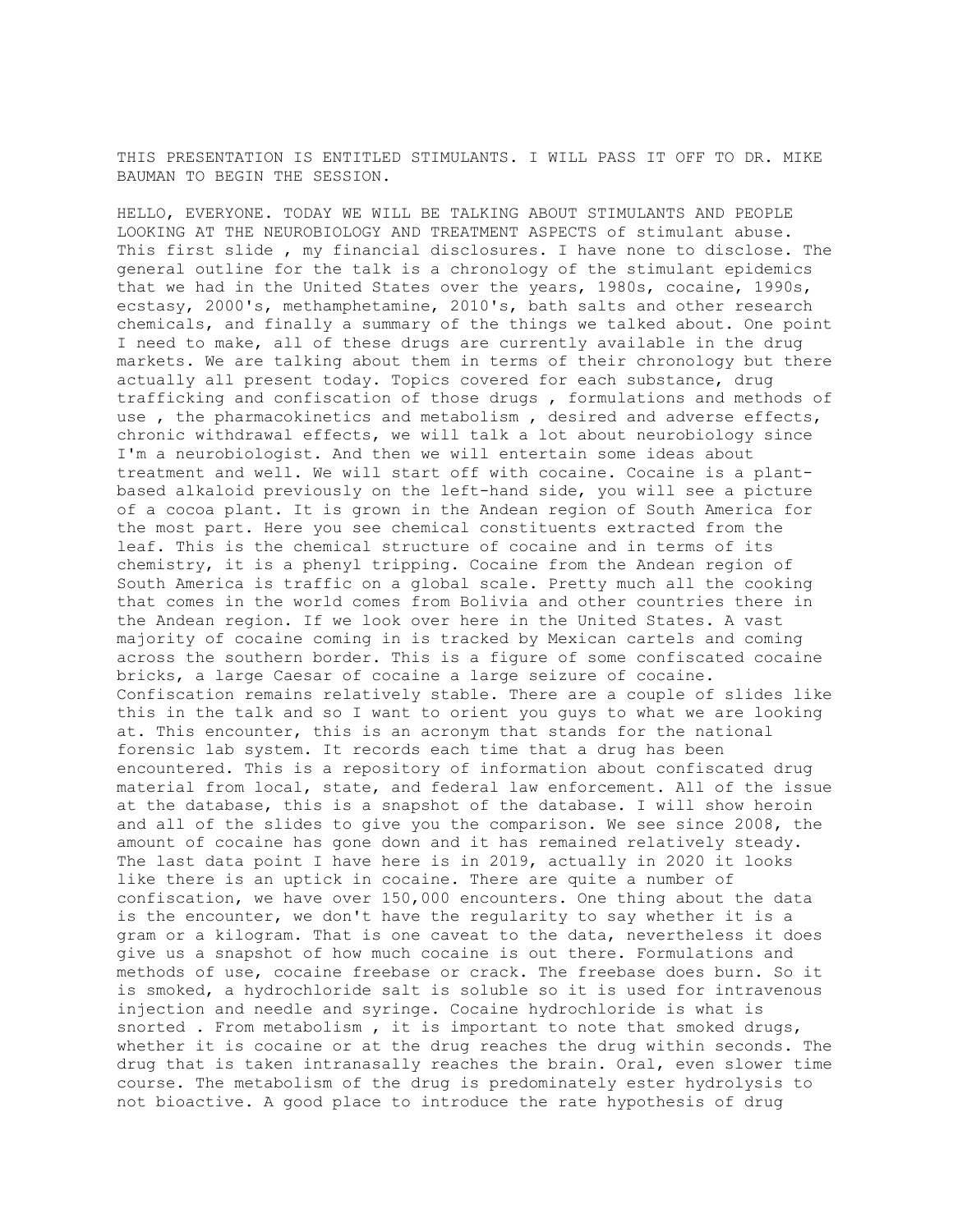reward. This simply states that the routes of administration that delivered the drugs rapidly and to very effective means to the brain will be more addictive. That means that such as smoked, and IV will give to the brain quicker , you get much higher levels in the brain and this is associated with higher abuse liability. The faster rate of drug entry into the brain, you get an enhanced subjective and rewarding effects and this will enhance the abuse liability of the drug. By contrast, intranasal or oral routes , slower rate of drug injury and reduce the effects. Why do people use cocaine? There are many desired effects including enhancement and euphoria, increase attention and alertness, decreased need for sleep, appetite suppression, sexual arousal. High dose administration or repeated high dose of menstruation or binging can lead to adverse effects including psychosis . It can be indistinguishable from schizophrenia. Things like feeling bugs on the skin . Tachycardia, arrhythmia, heart attack. A lot of cardiovascular complications. Hypertension, stroke, hypothermia , multi-system organ failure. Tolerance. Some of the effects of cocaine exhibit acute tachy for Lexis or a first dose tolerance where and after you have been exposed to the drug, subsequent administration is blunted. These include cardiovascular effects , euphoria, sexual arousal or. Interestingly there is no longterm tolerance. If you have time between the bottom of cocaine use, you can reestablish the initial effects that you got from the drug. These acute effects are sometimes known as first dose effect and it is mostly in the clinical literature , controlled administration of cocaine shows a blunted cardiovascular effect on subsequent administration in the same session. That is the classic example. Sensitization is the opposite. The classic example of this would be cocaine -induced seizures and cocaine induced psychosis. For example paranoid delusions, and these are virtually indistinguishable. From a clinical standpoint, it is important that folks that are under the issue and influence of cocaine and have been binging on high dues cocaine , the drug detoxifies in the baseline mental state , these cocaine binges and acute psychotic episodes. Withdrawal effects includes the ability to experience pleasure, depressed mood, increased appetite , nourishing and fatigue, unpleasant dreams. And these withdrawal effects and this can be a driver of continued drug use. We will talk about the molecular sites of action and the monoamine transporters. That is dopamine transporters and serotonin transporters. And additionally cocaine interacts and this is the numbing effect that you get from cocaine. This is actually used to clinical use of cocaine . Here is the main site of action that is involved and that is the dopamine transporter. I will show you what is the normal functional role of this membrane protein, it is a member protein responsible here is a cartoon, you can see that the transporter takes dopamine back up into the presynaptic terminal. Any drug that disrupts the function of that will increase dopamine and these increases are perceived as rewarding. Here is a cartoon showing how cocaine works, cocaine is the triangle. He will see cocaine blocks the permeation poor of the protein and it inhibits dopamine uptake. This is cocaine's action on the molecular level. We can look at this with preclinical models. Here is a slide that shows some microdialysis data for rats and here we are actually able to measure cellular dopamine in the brain while rats are behaving in the arena. At a one milligram per kilogram dose, we see an increase in dopamine that is induced by cocaine administration. We get a larger dopamine with a higher dose. Here we see a twofold increase. These are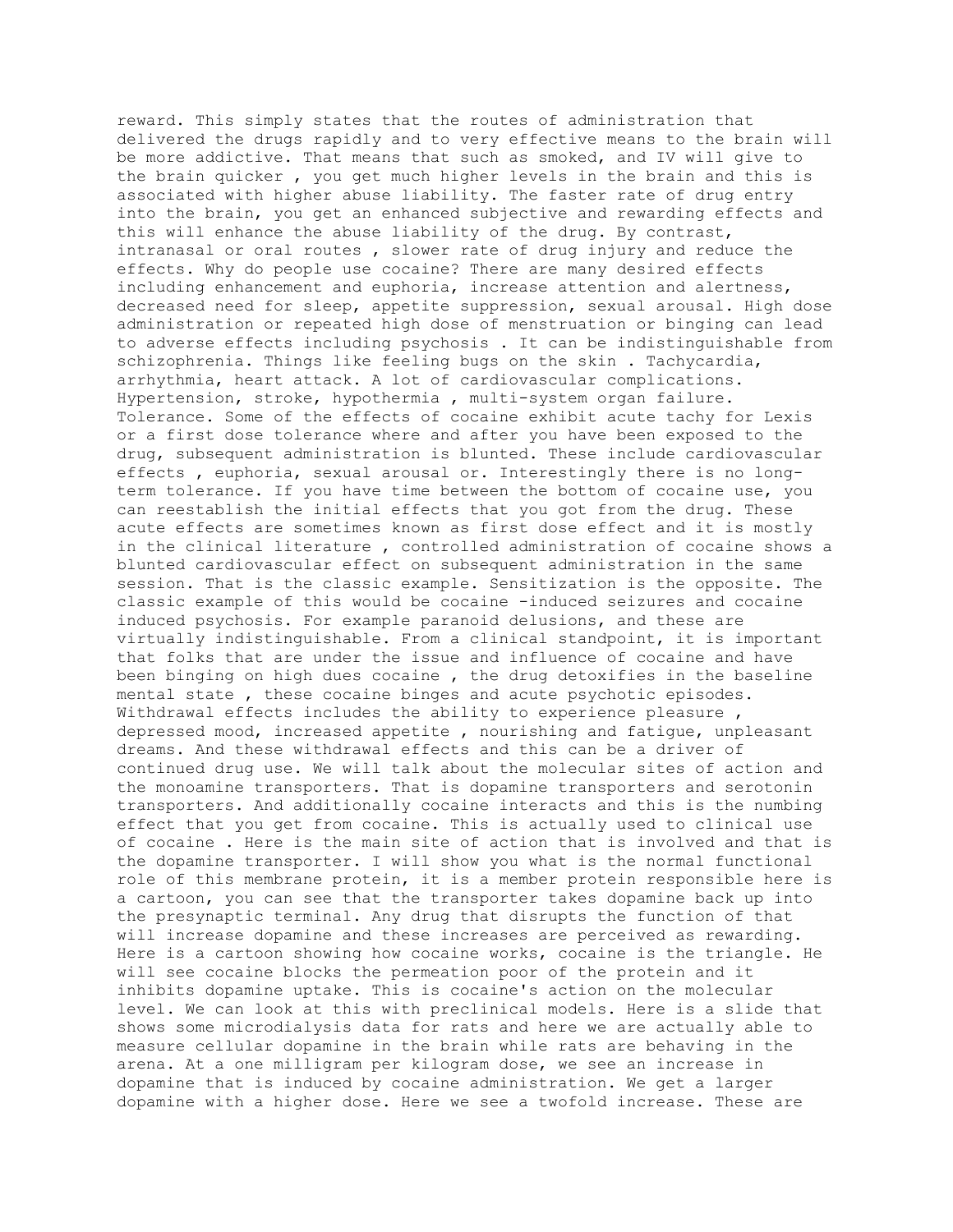super physiological uses. What cocaine does, it takes to normal rewarding effects of dopamine and magnifies them greatly. In the rodent models, one of the things we show, as we increase the dopamine, they run around, but they move in the commission . Another model we have in the preclinical world and this is the use liability is self administration. This is the number of those folks, animals will get an intravenous administration of cocaine. We compare the active Weber, where it gives an infusion of cocaine versus inactive that has no consequences. You will see acquisition day one is acquisition day one so there are 10 days of acquisition. It doesn't take very long by day three because there is a pronounced lever press were animals are getting drug versus where they're not interested anymore. We have maintained substantial self administration of cocaine in this essay. E stands for extinction as we take the drug away as we see a decrease because the animals are no longer being reinforced. This is a preclinical model. What about treatment for cocaine dependence? As of yet, there is no FDA approved medication. All treatments are psychological. His most effective treatment in my opinion is cognitive behavioral therapy. There are other types of therapies including community therapies and twelve-step programs. Even though there are no FDA approved medications , a recent review article in 2020 , they get a meta-analysis looking into the all the studies that use prescribed stimulant medications to treat cocaine. They found that indeed there is some favorable outcomes prescribed medications. Without going too deeply into this data set, the line that you see over here , this line here , any treatment effects to the right favor the stimulant over the placebo and you can see the actually do some benefit for using stimulant medications, particularly ones that contain amphetamine. This would be an example of what is known as replacement therapy. Nevertheless, none of these medications are FDA approved. 1990s, we are moving to the next drug. MDMA is a synthetic drug in contrast to what we saw with cocaine. MDMA is a synthetic drug , it is made in the laboratory. It is a ring substitute amphetamine analog. In fact it is an analog of methamphetamine. There is the ethanolamine . Here we see MDMA which is methamphetamine with a ring substitution here. This ring substitution is dramatically affecting the pharmacology of the drug , as you can see. This affects the serotonin system. What about the confiscation of MDMA? We see data so much what I've showed you for cocaine but here we see many encounters and when we compare that to heroin, we see that MDMA confiscation is very very low when compared to other drugs like heroin or cocaine . Formulations of abuse. Drugs are typically found as powders, capsules, and tablets. Oral ingestion is the most common method of use. There is some intranasal and intravenous use but tablets. This is pumped through repeated intermittent dosing. When you take the dose and it wears off, you bump with another dose and you can continue to do this in many cases where kids go to these all-night dance parties. They will take the drug whenever it will wear off , it will take another dose. This can continue for hours. Stacking is little bit more dangerous because there is some tolerance developed and what many users wind up doing is they take more drugs to overcome the tolerance. One way to overcome tolerance is dose escalations and stacking, taking multiple doses at once. We will see why this is problematic. This often leads to binge and crush cycles and we have seen some cocaine and methamphetamine. What about the pharmacokinetics and metabolism. After oral ingestion, takes about two hours for the drug to reach maximum effect. But you can get nonlinear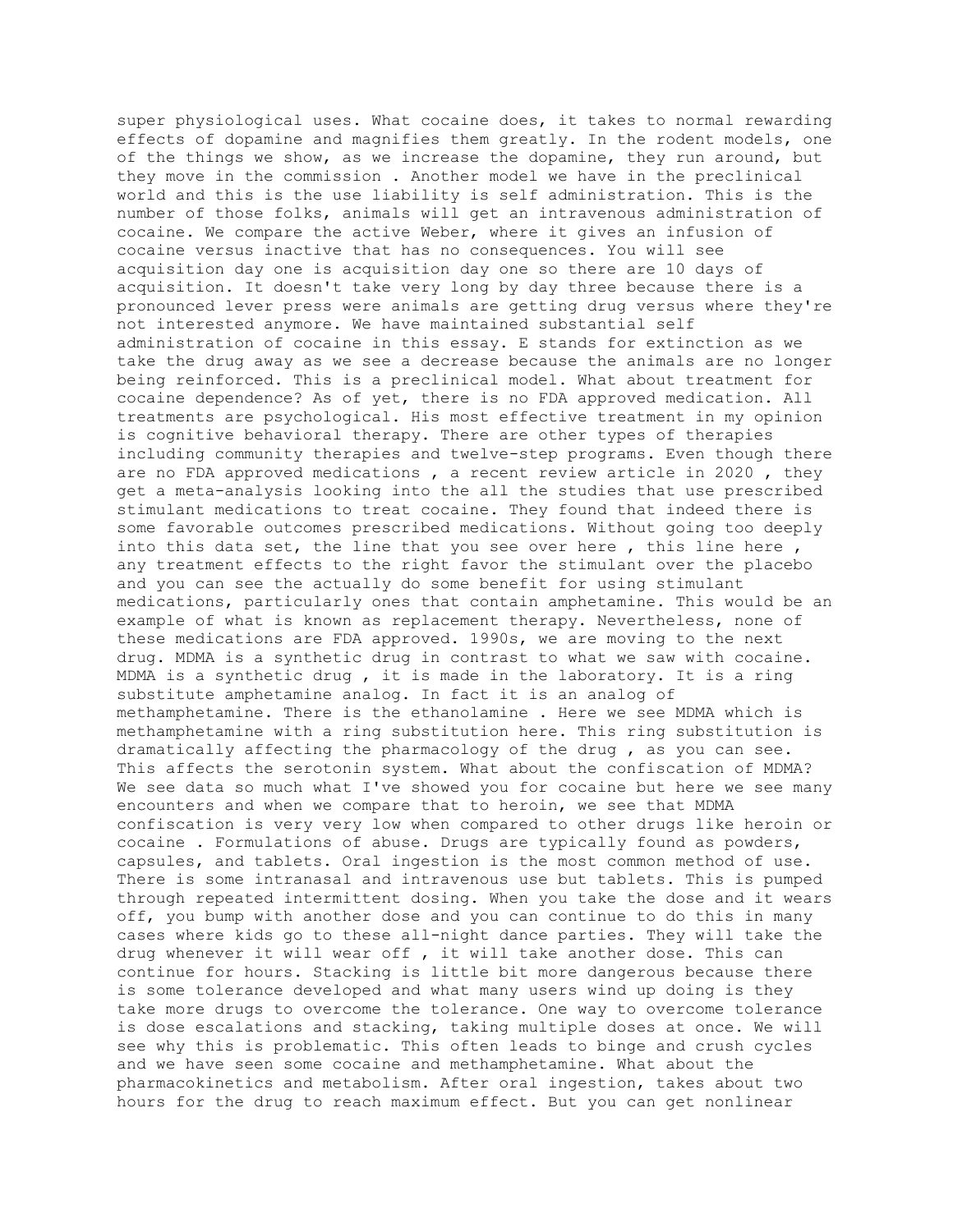drug accumulation. That is more than you expect, more drug than what would be predicted by the dose administered. The metabolism is and demethylation to form MDA and oh demethylation visitation to form hydroxylated metabolism. One of the reason why MDA is a dangerous drug or potentially a dangerous drug, here we see the metabolism, it is complex. There are two main pathways. One pathway here causes this dihydroxy compound . The other pathway here , we remove this methyl from the --this is also bioactive. One of the problems with MDMA is that it inhibits cytochrome. In other words, you inhibit the mechanism for disposing of the drug. If you inhibit this pathway , you basically push all of the MDMA this pathway where you get very high levels of these two compounds , both of which are bioactive. Why do people take this? It has the combined effect of a stimulant and hallucinogen , enhanced mood and energy, also heightened and altered sensory perception. These altered perceptions can really lead to feelings of empathy and closeness to others and these are often referred to, ecstasy is referred to impact pigeons . You can get cardiovascular stimulation, appetite suppression . Like all other stimulant drugs, high dose or repeated binge dose administration can cause psychosis, sympathetic simulations such as palpitations and heart attack. Another dangerous syndrome you see with ecstasy they don't often see with other stimulants and drugs like this is five HT syndrome. This is characterized by hypothermia, dehydration and it can lead to multisystem organ failure in the worst case scenario. We treat this with hydration, cooling, sedation. It is important to avoid beta blockers because they could exacerbate the hypertension. Withdrawal. You see anhedonia, depressed mood. This is often referred to as the Monday blues. After taking ecstasy for a weekend bench, people experience lethargy and fatigue for several days after one of these big episodes. Sleep disturbances. There is really no indication for treatment. The withdrawal severity , you cannot really treat it per se but once again as we see with other stimulants, if you have withdrawal, is often the driving force to lead people to get back into administering the stimulants. Molecular sites of action, like cocaine, ecstasy targets these monoamine transporters but in this case as we will see, it targets the serotonin transporter more than others. Similar to what we saw from the dopamine transporter, serotonin transporters uptake actor serotonin. You see it being taken up by the SERTs . SERTs are membrane proteins that are expressed in serotonin neurons that responsible for the uptake of really serotonin. Any drug that disrupts the function of's SERTs increases of five HT. Increases and five HT are not particularly rewarding. They are positive for mood, but drugs that elevate extra serotonin are not selfadministered. For example, SSRI. They have therapeutic attributes but they're not necessarily addictive. Here's a cartoon showing the effect of MDMA and it is important to note that MDMA targets the serotonin transporter in somewhat different way than what we saw with cocaine. Here are drug molecules actually going in through the transporter permeation port. I will redo that again. Watch our dime. It not only binds to the transporter but it goes into the transporter and in doing so it disrupts vesicles, it increases the amount of serotonin available for release and it reverses the transporter's direction. This is often known as reports transport reverse transport. The release occurs by reversing the normal direction of flux so that serotonin comes out of the cell through transporter action. We can look at this with our microdialysis preclinical model. It's important to note here that we have dopamine here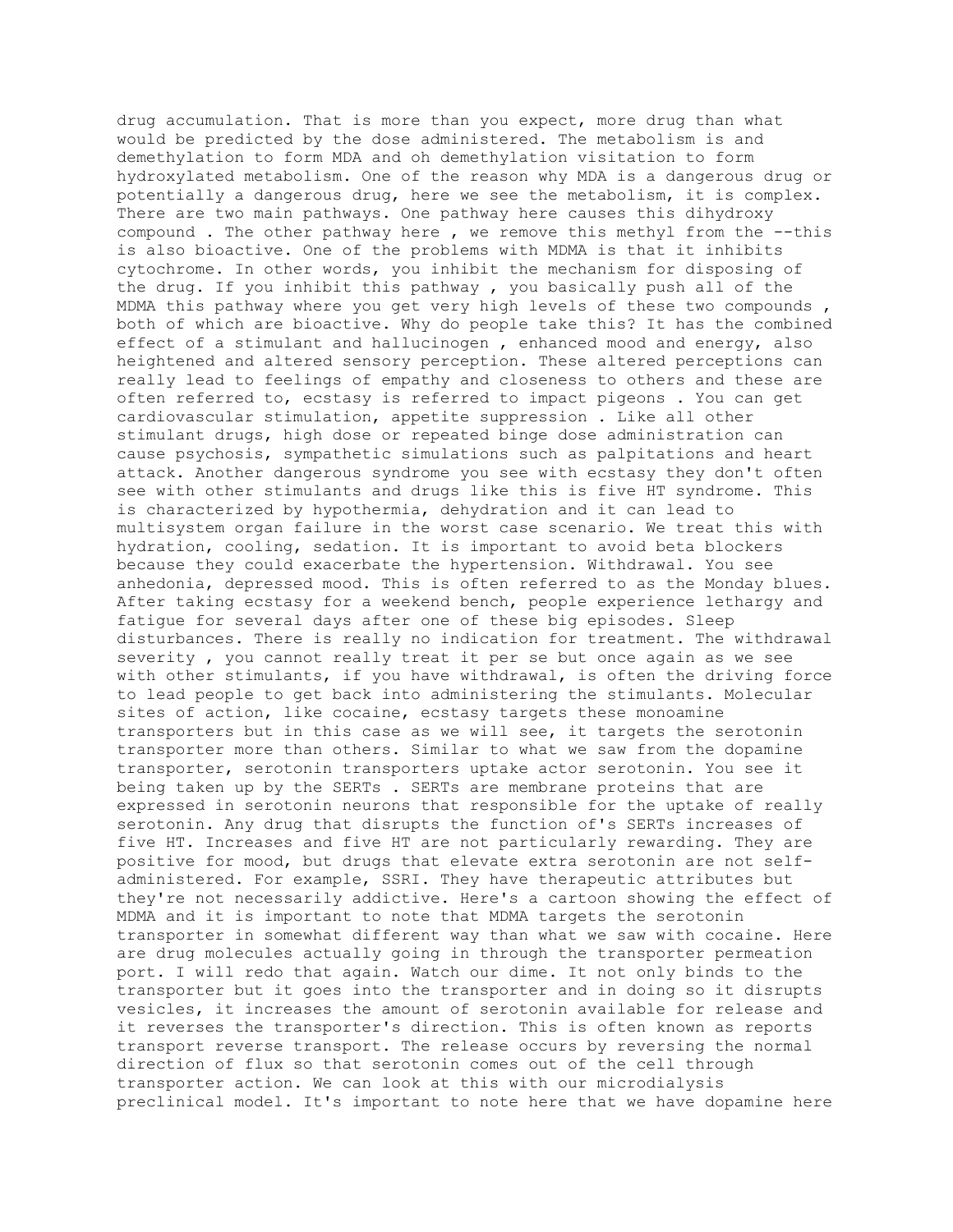in the left panel. This is the percent increase above baseline. Here we have serotonin increase above baseline. As we have one and three milligrams per kilogram of MDMA. A small increase in dopamine. Similar to what we saw for court coming for cocaine. In the same animal, we have a much larger increase in extracellular serotonin with MDMA. MDMA thousand more activity when compared to other stimulants. This is sort of the underlying mechanism for its effect. One of the problems with MDMA , and this may be due to this pharmacokinetic issue that I mentioned earlier , you can get a nonlinear accumulation into the drum . It has that neurotoxic potential. MDMA acutely increases synaptic serotonin , you get large release of serotonin , but you also get accumulation of the drug molecules into the nerve terminals themselves which can cause damage. MDMA chronically impairs neurons, depletion of the stores of serotonin, inhibition of the synthesis, and loss of serotonin uptake sites in the brain. This has been shown for animals and in some cases in people as well. Happy ecstasy users have a loss of serotonin transporter site . When viewed as a serotonin lesion. Whether this is true toxicity, in my mind it is available but it really doesn't matter. You definitely have long-lasting deficits in serotonin systems with heavy ecstasy use. The nets drug up for discussion is methamphetamine. Methamphetamine is a synthetic amphetamine analog. It is made in a laboratory. You can see some methamphetamine rock, here you see the structure. The only difference between methamphetamine and if that amine itself, here you have this . So, methamphetamine --in contrast to what we saw with the other drugs we saw so far, methamphetamine confiscation is increasing dramatically at an annoying rate. Since 2008 where we had 100,000 , we have country pull that in the last decade and the continues to rise. This is a disturbing observation. As I mentioned, methamphetamine is made in laboratories. This is a mom-and-pop lab where somebody's making this in a trailer or a basement. Today, the vast majority is being trafficked from Mexico. It is a being made in these little mom-and-pop labs. It is being made and large industrial labs where they're making kilogram quantities and making these available. Formulations, this is smoke that leaves and pipes. Soluble in water, you can use the needle and syringe. There is some intranasal snoring. As I've mentioned, smoke drug reaches the brain within seconds. The metabolism , metabolism of methamphetamine , this is removal of all of that group and this forms the amphetamine itself. We have a drug that is biotransformed. There is some hydroxylation but the major route is the amphetamine itself. The desired effects, very similar to what we saw in cocaine, enhanced euphoria, increased alertness, increased need for sleep. Adverse effects , psychosis , arrhythmia, palpitations, heart attack, hypertension, stroke hypothermia multisystem organ failure. Very similar to what we sow for cocaine. You get a syndrome , this is characterized by hypothermia, the breakdown for Marshall tissue. This can be fatal. This is a public service announcement from years back , faces of meth. You see a wonderful young person , and after year of methamphetamine, you see the signs of overall health deterioration. This is absolutely true , chronic methamphetamine use causes a myriad of health problems. Deterioration of general health. One of the classic symptoms is meth mouth. This is due to changes in the saliva, decay of the gum tissue and actual toxicity to the tooth itself. The molecular sites of action, similar to other stimulant drugs and abuse. Methamphetamine, interacts with monoamine transporters and it has a very high affinity for the dopamine transporter and the norepinephrine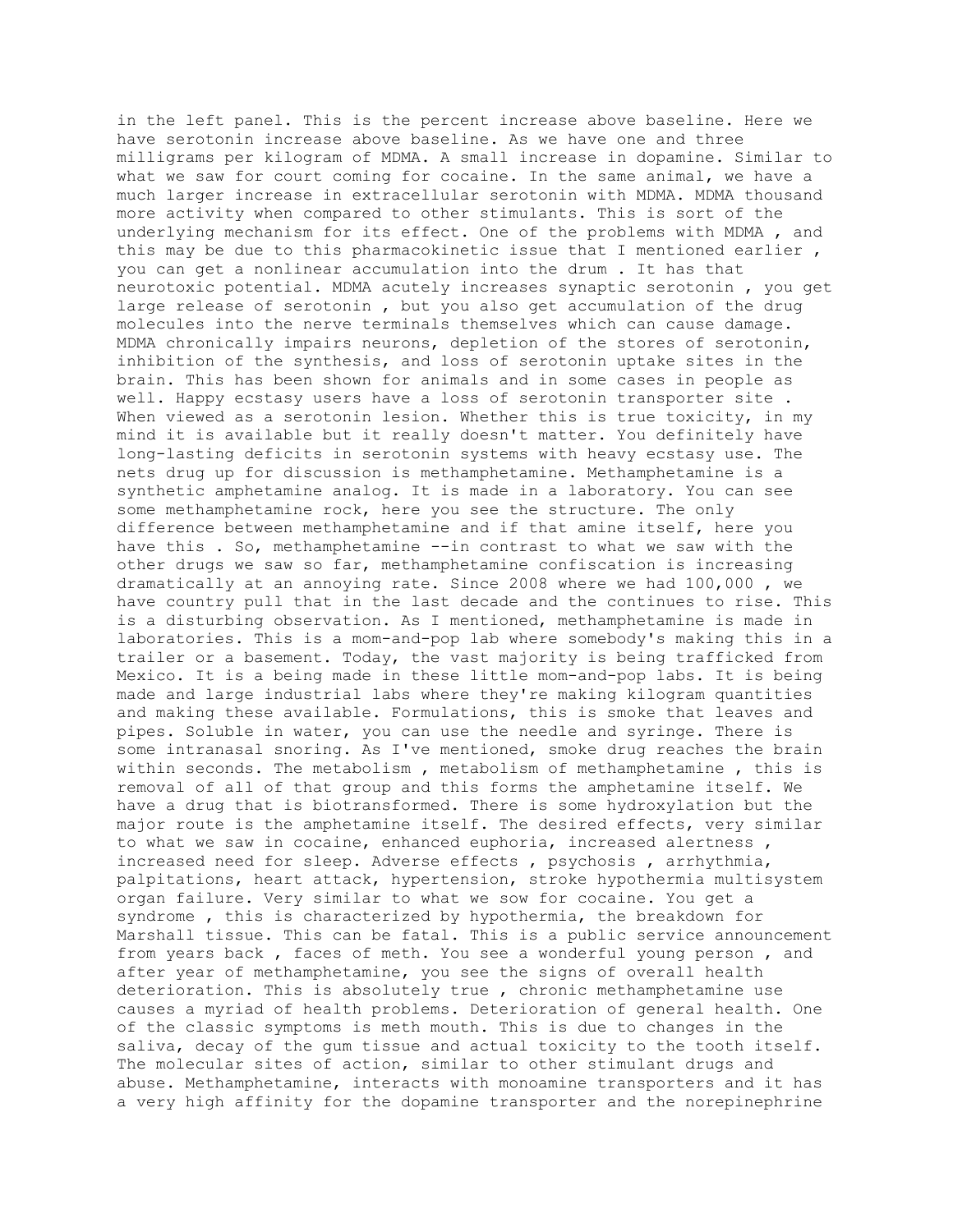transporter. These are probably related to different properties. Here you see a cartoon of how math works in the brain. Here is our dopamine transporter, here is our methamphetamine. Like ecstasy, , methamphetamine is a substrate transporter. That is it goes through the transporter permeation port , it goes inside of the dopamine terminal , it disrupts vesicles, and then dopamine is released into the extracellular space. Methamphetamine is a powerful dopamine releaser. It's mechanism of action is particularly problematic because it can release tremendous amounts of dopamine. Here, we see some microdialysis data. Looking at the actual release of dopamine and serotonin in the rat brain, we have seen the layout before. Here is dopamine, here is serotonin. Here is the amount that we are measuring in the extracellular compartment. They had a large increase, 600%. This is a sixfold increase in baseline. We probably saw cocaine effects. This is a massive increase in extracellular dopamine . This IV dose is greater than 15 fold increase in extracellular dopamine. The drug also increases extracellular serotonin. This is predominantly a dopamine release. Increasing extracellular dopamine to a much greater extent when compared to the drug which blocks the transporter like cocaine. When we are comparing cocaine versus methamphetamine, cocaine inhibits doping mediated uptake. Mass. also inhibits uptake. This transporter mediation, we have this aftereffect which is really giving large extracellular dopamine. Another important thing when we are comparing cocaine versus methamphetamine is how long it acts. This effect lasts one or two hours. Meth is very slowly metabolized and it is metabolized in bioactive methamphetamine. It can last 10-20 hours and the withdrawal is more severe and can last many days. In terms of severity, in some ways, methamphetamine is much worse than cocaine. Additionally it is now shown not only in animal models but even in people that cocaine doesn't really cause toxicity whereas methamphetamine does. It decreases dopamine transporter sites in the brain. Here we see an upper panel , the normal control subject, imaging of the dopamine transporter. We see highly enriched whereas someone who has used methamphetamine. Even a month after abstinence. This has been viewed as toxic. One of the problems with methamphetamine, used in subculture. This allows people to stay up for sometimes days at a time and they have increased inhibition to judgment. Increase sensation seeking and sexual arousal coupled with unsafe sexual practices which leads to HIV transmission and other bloodborne diseases as well. Meth, sex and the Internet is a perfect storm. Sex both virtual and real, both safe and unsafe is only a click away. Here you see examples of Internet websites that foster risky behavior , on the left-hand side you see intravenous drug use, on the right-hand side you see websites that allow people to basically hook up just for sex. So you have this convergence of drug use and risky sexual behavior. , There is no approved pharmacotherapy and this is similar to what we saw for cocaine efficacy where there is no FDA approved medication. Treatment is psychologically-based, cognitive behavioral therapy, grouping therapies, twelve-step programs. , Nevertheless, even though there is medication, there are new medication strategies that seem to work . What you see is the use of bupropion which can be thought of as an agonist medication because it is a stimulant. They actually reduce Matthews quite effectively when compared to placebo. The blue line shows the percent of meth negative urine over the treatment, the first treatment arm and second treatment arm. Both treatment arms, you had the medications performing much better than placebo in terms of negative . There are some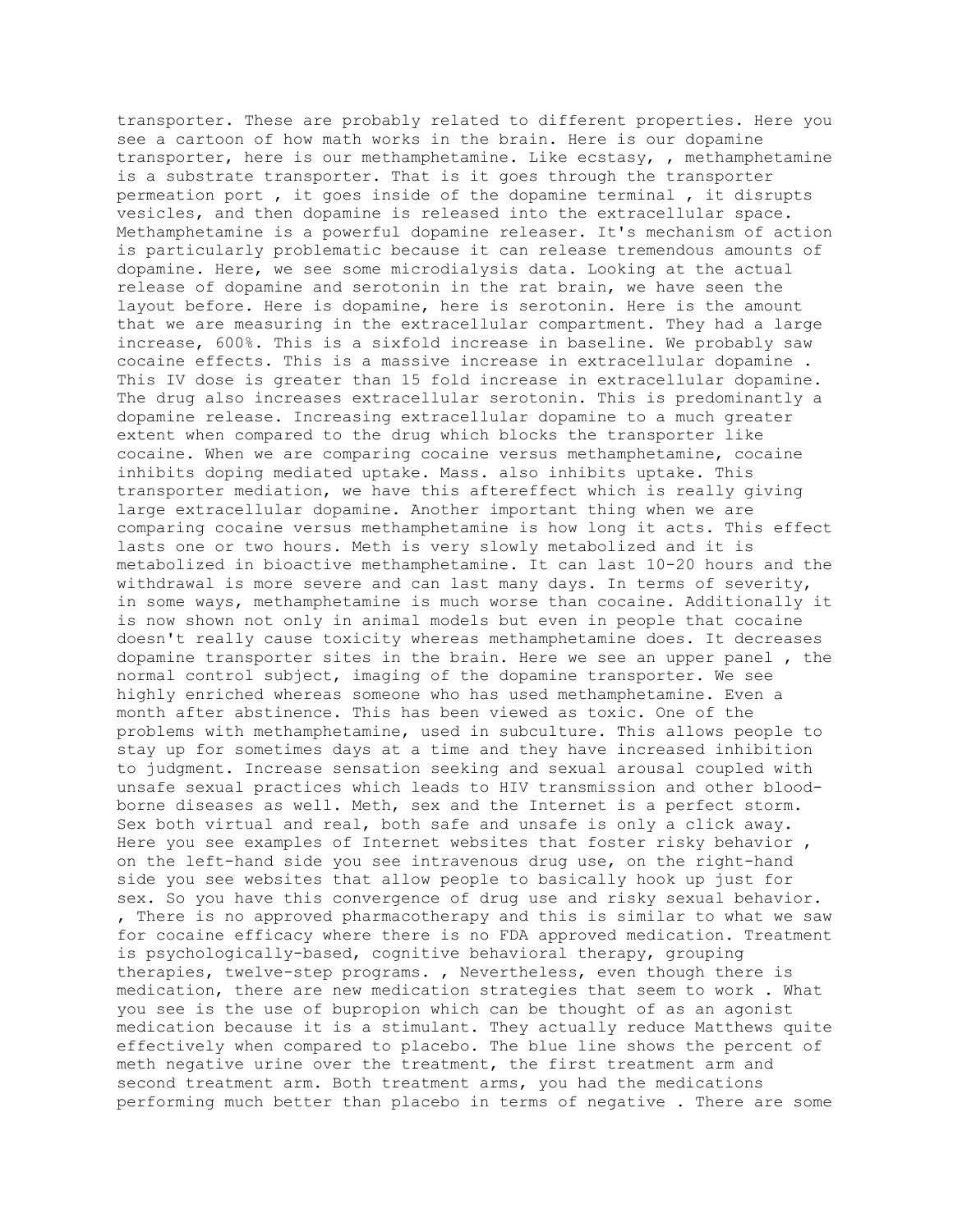bright spots on the horizon for medication development. To our next group of drugs and this would be the bath salts. These are drugs that appear in the 2000 and are still around. These are tracked over the Internet. These are drugs that are made in Asian laboratories and they are trafficked over the Internet. They're all placed on cathinone which is a plant-based alkaloid. Here you see someone who is harvesting. This is the raw material where it is the main constituent. One thing, they use it for TV , it is true. Once it dries out, , it has to be moist. Once it dries out, it breaks down. So, the freshness is really important. So in the Arabian Peninsula, this is used like we would have a place to go drink tea, the men especially will gather together and chew caught for its mild stimulant properties. This is the plant that is bundled up. Here is the active ingredient, naturally occurring cathinone molecules is a beta keto amphetamine. The only difference, here you see what we see with methamphetamine. The only difference is the beta keto group. And all of the analogs, this synthetic analog is referred to as beta keto . Bath salts products were originally sold to people , they was sold as as bath salts as a guys. This is to subvert legal scrutiny. These are not really bath salts. They are used for their psychoactive properties. They are just called bath salts as a means of selling them legally. The products contain synthetic cathinone's and they also will say on the front of the labels, not for human consumption, wink wink, that these are taken by folks. They know what they are. Many of these original bath salt and some of the one still available today contain a substance that is called MD PV. Deconstruct this molecule, you can see that it has a methylene dioxin . It has the phenyl ring and the methyl amine of amphetamine and then has this bulky group on the nitrogen. It turns out this is a very potent dopamine uptake inhibitor. It binds to the site just like cocaine but it is at least 10 times more potent. Here we see a cartoon of the presynaptic dopamine terminal. There is the transporter, here is our MDPV. Just like cocaine, it binds to the transporter. It is a dopamine uptake inhibitor. Importantly, is at least 10 times more potent than cocaine which makes this quite dangerous. Another drug that was found in bath salts is methyl loan. This is essentially beta keto and MDMA. It is the same structure as MDMA except the addition of this beta keto on. Because it is similar to MDMA structure , it is predictable that it is a substrate for serotonin releaser similar to MDMA we see our cartoon , this is our serotonin cell. There is the drug. Disrupts vesicles and causes release of serotonin into the extracellular space. This is an older slide , what happened with these cathinone's, their speculation that the number of crime reports in the early 2000's , you see what happens with ecstasy. You have this dramatic decrease in exit see confiscation and the reason is , here in 2010, the raw materials for making ecstasy were confiscated by DEA and other law enforcement agencies so you had no ecstasy. There was no ecstasy available in the clandestine drug market so these cathinone's came in to replace that ecstasy. Even though ecstasy is now back and there's plenty of ecstasy on the trees , the cathinone's remain the problematic source of slowing the growth. In summary, cocaine is prototypical dopaminergic stimulant. And you may ask is a mild stimulant and the listeners due to it serotonin mediated , serotonin release. It's affect on SERTs to elevate serotonin in the brain are the reason white has is the reason why. Meth is a powerful stimulant due to its DAT mediated dopamine release. MDPV is a cocaine like drug. Clinical challenges, there is substantial clinical challenges to treating